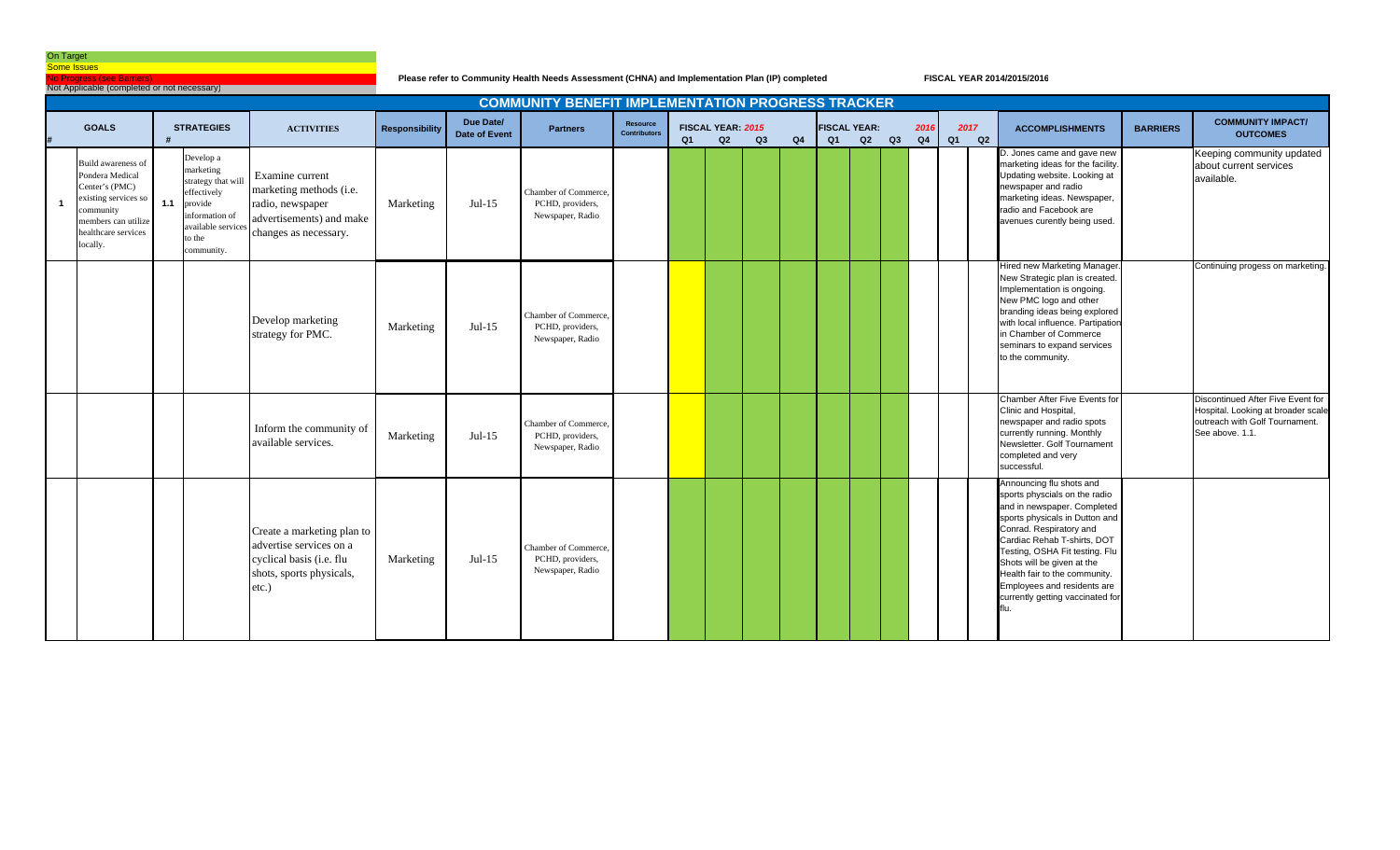<mark>No Progress (see Barriers)</mark><br>Not Applicable (completed or not necessary)

**Please refer to Community Health Needs Assessment (CHNA) and Implementation Plan (IP) completed**

|              |       |                                                                                                                  |                                                                                                                                     |                       |                            | <b>COMMUNITY BENEFIT IMPLEMENTATION PROGRESS TRACKER</b> |                                 |    |                         |    |    |    |                           |    |            |                  |                                                                                                                                                                                                                                                                                                                                                                                                                                                                                                  |                 |                                                                                 |
|--------------|-------|------------------------------------------------------------------------------------------------------------------|-------------------------------------------------------------------------------------------------------------------------------------|-----------------------|----------------------------|----------------------------------------------------------|---------------------------------|----|-------------------------|----|----|----|---------------------------|----|------------|------------------|--------------------------------------------------------------------------------------------------------------------------------------------------------------------------------------------------------------------------------------------------------------------------------------------------------------------------------------------------------------------------------------------------------------------------------------------------------------------------------------------------|-----------------|---------------------------------------------------------------------------------|
| <b>GOALS</b> |       | <b>STRATEGIES</b>                                                                                                | <b>ACTIVITIES</b>                                                                                                                   | <b>Responsibility</b> | Due Date/<br>Date of Event | <b>Partners</b>                                          | Resource<br><b>Contributors</b> | Q1 | FISCAL YEAR: 2015<br>Q2 | Q3 | Q4 | Q1 | <b>FISCAL YEAR:</b><br>Q2 | Q3 | 2016<br>Q4 | 2017<br>Q1<br>Q2 | <b>ACCOMPLISHMENTS</b>                                                                                                                                                                                                                                                                                                                                                                                                                                                                           | <b>BARRIERS</b> | <b>COMMUNITY IMPACT/</b><br><b>OUTCOMES</b>                                     |
|              | $1.2$ | Determine<br>outreach<br>strategies to build<br>awareness of<br>PMC's services<br>among<br>community<br>members. | Identify target outreach<br>audience.                                                                                               | Marketing             | Ongoing                    | Chamber of Commerce,<br><b>PCHD</b>                      |                                 |    |                         |    |    |    |                           |    |            |                  | Health Fair, Chamber after<br>Five, Taco Fiesta, parade<br>presentation,<br>Cancer, Respiratory and<br>Cardiac fundraisers, National<br>Night Out. Golf Tournament<br>and Swim Meet. School Health<br>Fairs at High School and<br>Middle School. FFA Planting<br>Day, Community Planting Day<br>with Lion's Club, and<br>Government agencies,<br>community businesses,<br>Foundation and PMC<br>Auxilliary.                                                                                      |                 |                                                                                 |
|              |       |                                                                                                                  | Continue sponsorship of<br>community activities (i.e.<br>PMC health fair, fun run,<br>fish fry).                                    | Marketing             | Ongoing                    | Chamber of Commerce.<br>PCHD,LDS Church                  |                                 |    |                         |    |    |    |                           |    |            |                  | Fun Run, Health Fair, and fish<br>fry, National Night Out,<br>Chamber After Five, parade<br>representation, Cancer and<br>Cardiac Fundraisers. Health<br>Fair scheduled for October<br>2015. Golf Tournament.<br>Voluntee Pie Social for<br>recognition. Fishing Party for<br>ECF residents. Farm visits<br>and Colony. Outdoor<br>Classroom for Prairie view 4th<br>graders. Memorial services for<br>residents for the community.<br>Newsletter Outreach. Annual<br>Community BBQ through ECF. |                 | Expansion through advertising for<br>DME, HH, PT in surrounding<br>communities. |
|              |       |                                                                                                                  | Continue distributing the<br>monthly Board Bulletin to<br>the community (i.e. at<br>courthouse, post office, in<br>local newspaper) | Marketing             | Ongoing                    | Newspaper in Conrad,<br>Valier                           |                                 |    |                         |    |    |    |                           |    |            |                  | Distributed at PMC and<br>newspapers in Conrad and<br>Valier. Pondera Co.<br>Courthouse. Host community<br>events for retirements and<br>years of service.                                                                                                                                                                                                                                                                                                                                       |                 |                                                                                 |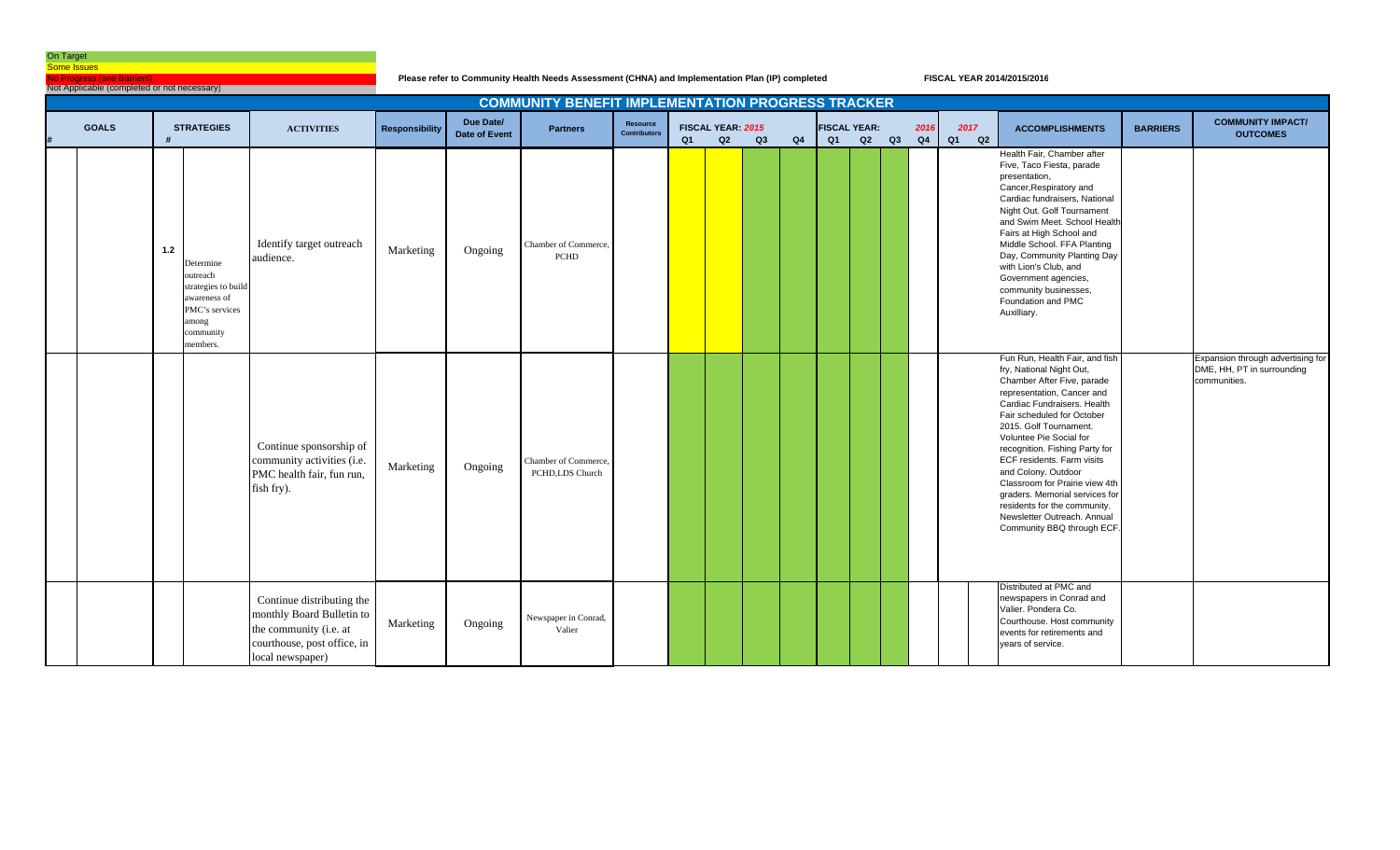**No Progress (see Barriers)** 

**Please refer to Community Health Needs Assessment (CHNA) and Implementation Plan (IP) completed**

|              | Not Applicable (completed or not necessary)                                                 |     |                                                                                 |                                                                                                     |                        |                            |                                                          |                                 |                |                         |    |    |    |                           |    |            |                  |                                                                                                                                                                                                                                                                 |                                                       |                                             |
|--------------|---------------------------------------------------------------------------------------------|-----|---------------------------------------------------------------------------------|-----------------------------------------------------------------------------------------------------|------------------------|----------------------------|----------------------------------------------------------|---------------------------------|----------------|-------------------------|----|----|----|---------------------------|----|------------|------------------|-----------------------------------------------------------------------------------------------------------------------------------------------------------------------------------------------------------------------------------------------------------------|-------------------------------------------------------|---------------------------------------------|
|              |                                                                                             |     |                                                                                 |                                                                                                     |                        |                            | <b>COMMUNITY BENEFIT IMPLEMENTATION PROGRESS TRACKER</b> |                                 |                |                         |    |    |    |                           |    |            |                  |                                                                                                                                                                                                                                                                 |                                                       |                                             |
|              | <b>GOALS</b>                                                                                |     | <b>STRATEGIES</b>                                                               | <b>ACTIVITIES</b>                                                                                   | <b>Responsibility</b>  | Due Date/<br>Date of Event | <b>Partners</b>                                          | Resource<br><b>Contributors</b> | Q <sub>1</sub> | FISCAL YEAR: 2015<br>Q2 | Q3 | Q4 | Q1 | <b>FISCAL YEAR:</b><br>Q2 | Q3 | 2016<br>Q4 | 2017<br>Q2<br>Q1 | <b>ACCOMPLISHMENTS</b>                                                                                                                                                                                                                                          | <b>BARRIERS</b>                                       | <b>COMMUNITY IMPACT/</b><br><b>OUTCOMES</b> |
|              |                                                                                             |     |                                                                                 | Explore additional<br>community events to<br>sponsor/host.                                          | Marketing              | Ongoing                    | <b>Chamber of Commerce</b>                               |                                 |                |                         |    |    |    |                           |    |            |                  | <b>Chamber After Five Events</b><br>with Clinic and hospital.<br>National Night Out. Swim<br>Meet. Mud Runs sponsorship.<br>Chamber of Commerce<br>Bulletin Board at IGA (Public<br>Announcements). Supported<br><b>Baseball tournament American</b><br>Legion. |                                                       |                                             |
|              |                                                                                             |     |                                                                                 | Explore networking<br>opportunities with other<br>facilities/organizations in<br>the region.        | CEO, CNO               | Ongoing                    | Cut Bank, Chester,<br>Shelby, Choteau,<br>Kalispell      |                                 |                |                         |    |    |    |                           |    |            |                  | CEO has been in contact with<br>other facilities. Pending                                                                                                                                                                                                       |                                                       |                                             |
|              |                                                                                             |     |                                                                                 | Develop outreach strategy<br>for providers (at PMC and<br>in the region).                           | Marketing              | Ongoing                    | Providers                                                |                                 |                |                         |    |    |    |                           |    |            |                  | <b>WWAMI Program.</b><br>Recruitment and interest,<br>Education. Provider<br>completion of Leadership. Met<br>with MT philanthropist looking<br>to add jobs in rural areas.                                                                                     | Need clarification<br>of planning for<br>this process |                                             |
| $\mathbf{2}$ | Develop new<br>ervices to increase<br>ommunity<br>members' access to<br>healthcare services | 2.1 | Explore<br>providing<br>dditional<br>primary care and<br>specialty<br>services. | Continue providing<br>cardio/pulmonary<br>rehabilitation services at<br>PMC.                        | <b>CNO</b>             | $Jul-15$                   | Benefis Health<br>System                                 |                                 |                |                         |    |    |    |                           |    |            |                  | Cardio/pulmonary rehab<br>services continue. Growing<br>services - looking to expand<br>options downtown Conrad.<br>Golf Tournament and raffles<br>for fundraising.                                                                                             |                                                       |                                             |
|              |                                                                                             |     |                                                                                 | Explore expanding hours<br>of the urgent care walk-in<br>clinic (i.e. clinic open on<br>Saturdays). | CEO, Clinic<br>Manager | $Jul-15$                   | Providers                                                |                                 |                |                         |    |    |    |                           |    |            |                  | Hired new clinic mgr.<br>Continuing to explore hours of<br>operation. Status pending.<br>Looking at merging with<br>Shelby clinic. Current Mgr<br>gone. Looking to hire new<br>clinic manager.                                                                  |                                                       |                                             |
|              |                                                                                             |     |                                                                                 | Promote urgent care walk-<br>in clinic's expanded hours.                                            | Marketing              | $Jul-15$                   | Radio, Newspaper,<br>Providers                           |                                 |                |                         |    |    |    |                           |    |            |                  | Expanded hours surrounding<br>holidays is announced in<br>newspapers and on radio                                                                                                                                                                               |                                                       |                                             |
|              |                                                                                             |     |                                                                                 | Continue exploring<br>feasibility of providing<br>mobile MRI services at<br>PMC.                    | <b>CEO</b>             | $Jul-16$                   | Monida, DMS.<br>Alliance                                 |                                 |                |                         |    |    |    |                           |    |            |                  | Continue exploring this<br>opportunity.                                                                                                                                                                                                                         |                                                       |                                             |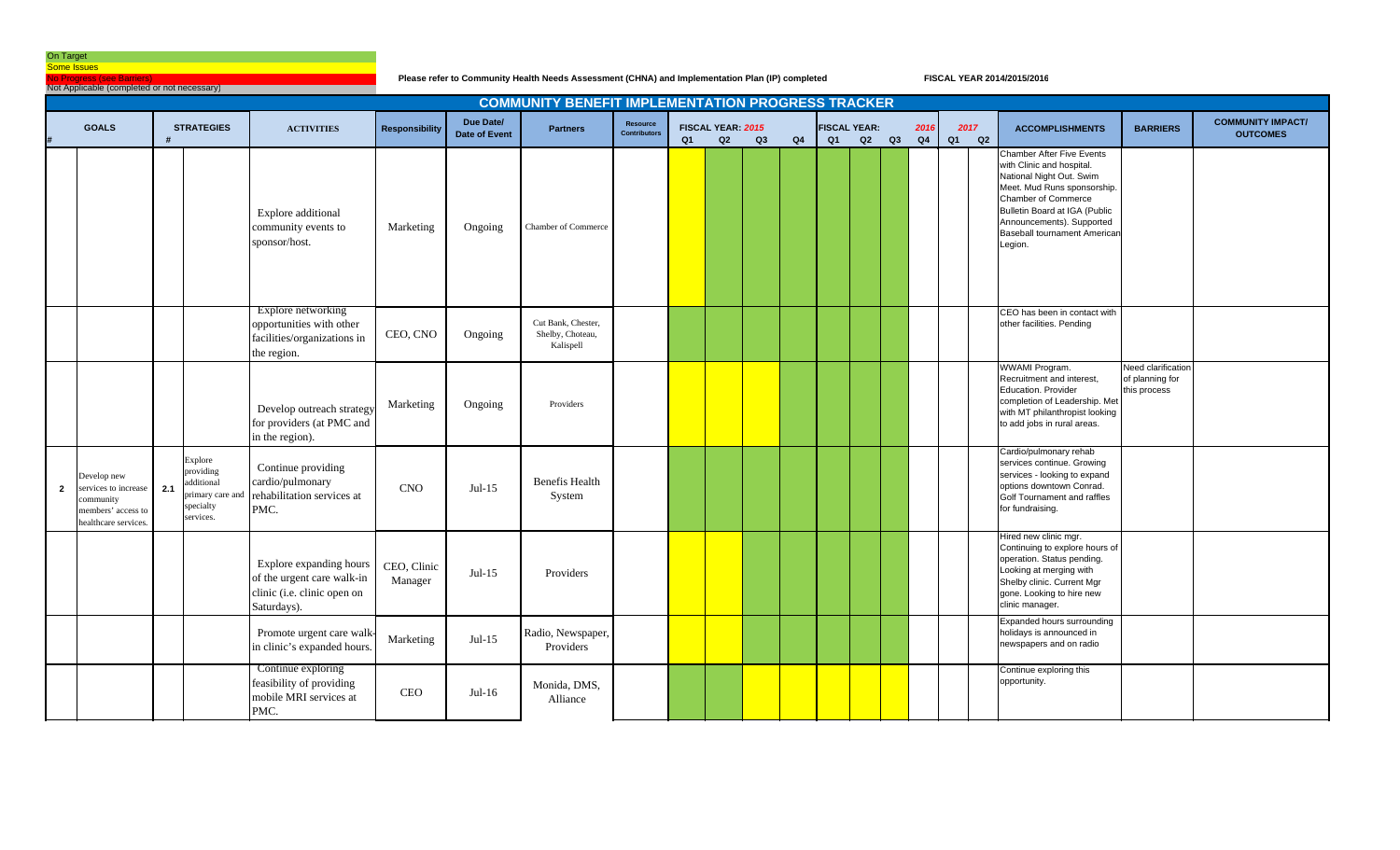**Io Progress (see Barriers**)

**Please refer to Community Health Needs Assessment (CHNA) and Implementation Plan (IP) completed**

|   | Not Applicable (completed or not necessary)                                                               |     |                                                                                                               |                                                                                                     |                                  |                                   |                                                                                                                     |                                 |    |                         |    |    |                           |    |    |            |            |                                                                                                                                                                                                                                                                                                                                                                                                                                                                              |                                                                |                                             |
|---|-----------------------------------------------------------------------------------------------------------|-----|---------------------------------------------------------------------------------------------------------------|-----------------------------------------------------------------------------------------------------|----------------------------------|-----------------------------------|---------------------------------------------------------------------------------------------------------------------|---------------------------------|----|-------------------------|----|----|---------------------------|----|----|------------|------------|------------------------------------------------------------------------------------------------------------------------------------------------------------------------------------------------------------------------------------------------------------------------------------------------------------------------------------------------------------------------------------------------------------------------------------------------------------------------------|----------------------------------------------------------------|---------------------------------------------|
|   |                                                                                                           |     |                                                                                                               |                                                                                                     |                                  |                                   | <b>COMMUNITY BENEFIT IMPLEMENTATION PROGRESS TRACKER</b>                                                            |                                 |    |                         |    |    |                           |    |    |            |            |                                                                                                                                                                                                                                                                                                                                                                                                                                                                              |                                                                |                                             |
|   | <b>GOALS</b>                                                                                              |     | <b>STRATEGIES</b>                                                                                             | <b>ACTIVITIES</b>                                                                                   | Responsibility                   | Due Date/<br><b>Date of Event</b> | <b>Partners</b>                                                                                                     | Resource<br><b>Contributors</b> | Q1 | FISCAL YEAR: 2015<br>Q2 | Q3 | Q4 | <b>FISCAL YEAR:</b><br>Q1 | Q2 | Q3 | 2016<br>Q4 | 2017<br>Q1 | <b>ACCOMPLISHMENTS</b><br>Q2                                                                                                                                                                                                                                                                                                                                                                                                                                                 | <b>BARRIERS</b>                                                | <b>COMMUNITY IMPACT/</b><br><b>OUTCOMES</b> |
|   |                                                                                                           |     |                                                                                                               | Identify equipment within<br>the facility to update or<br>replace.                                  | PMC Senior<br>Leadership<br>Team | $Jul-15$                          | Med Assests, Bio<br>Med                                                                                             |                                 |    |                         |    |    |                           |    |    |            |            | dentified in annual budget<br>process. (Requesting Mill<br>.<br>Levy). Mill Levy passed.<br>Strategic Plan in place.<br>Updates are being planned<br>and implemented as is<br>financially possible.                                                                                                                                                                                                                                                                          |                                                                |                                             |
|   |                                                                                                           |     |                                                                                                               | Explore providing<br>rotating specialists (i.e.<br>pediatrics, pre/post-natal<br>care).             | CEO, Clinic<br>Manager           | $Jul-15$                          | Kalispell, GF<br>Clinic Hospital,<br>Benefis Health<br>System                                                       |                                 |    |                         |    |    |                           |    |    |            |            | GFC came to Medstaff<br>Looking at pain mgmt.,<br>Dermatology, and EMT<br>services. Internal medicine<br>declined. Continuing search.<br>Continue to have specialists<br>on rotating schedule.                                                                                                                                                                                                                                                                               |                                                                |                                             |
| 3 | Maintain a well-<br>staffed organization<br>which can meet the<br>health needs of the<br>Conrad community | 3.1 | Develop a<br>comprehensive<br>recruitment/reter<br>tion strategy for<br>roviders and<br>PMC staff<br>members. | Continue using provider<br>recruiting services (i.e.<br>3RNet, Montana<br>Connections, AHEC, etc.). | HR                               | Ongoing                           | AHEC, Montana<br>Connections,<br>Kalispell, Career<br>Builder, Job<br>Service, Fusion,<br>Delta recruiting<br>firm. |                                 |    |                         |    |    |                           |    |    |            |            | Continuing to advertise for<br>open positions. Kalispell is<br>assisting in provider<br>recruitment. Hired OT/PT,<br>sonographer, housekeeping,<br>dietary, hostesses, and<br>Janitorial help. OT/PT and<br><b>LPN</b> recruitment                                                                                                                                                                                                                                           | Location, small<br>employment pool                             |                                             |
|   |                                                                                                           |     |                                                                                                               | Continue supporting the<br>Pit Crew and its employee<br>appreciation events.                        | Pit Crew                         | Ongoing                           | Look Out<br>Promotions                                                                                              |                                 |    |                         |    |    |                           |    |    |            |            | <b>Breast Cancer Awareness T</b><br>shirts. Basket Raffles. Café<br>social for Grand opening and<br>remodel). Jeans Fridays, Pit<br>Stop Parking Spot, monthly<br>treats, Christmas party,<br>monthly drawings from Taylor,<br>coffee taste testing, soup<br>competition, Hospital<br>Appreciation Week                                                                                                                                                                      | Keeping interest<br>up. Lack of<br>understanding<br>the impact | Food collected is donated to Food<br>Pantry |
|   |                                                                                                           |     |                                                                                                               | Explore additional<br>employee appreciation<br>events to offer for PMC<br>staff.                    | HR.<br>Marketing                 | Ongoing                           | Chamber of<br>Commerce, Lion's<br>Club                                                                              |                                 |    |                         |    |    |                           |    |    |            |            | Pit Crew continues looking for Learning curve<br>new ideas. New HR and<br>Marketing Mgrs. Commit to be<br>Fit with pedometers for all<br>employees Employee driven<br>New members to Pit Crew<br>Team. ECF memorial for<br>employee. 5 Retirement<br>parties. National Hospital<br>Week. DM prevention award<br>for Dietary. National Flag Day<br>ceremony for Veterans.<br>Provider provided<br>entertainment at the Orpheim<br>Theatre. Pay Day Potlucks for<br>ECF staff. | for new mgrs.                                                  | New interest with employees.<br>Teamwork    |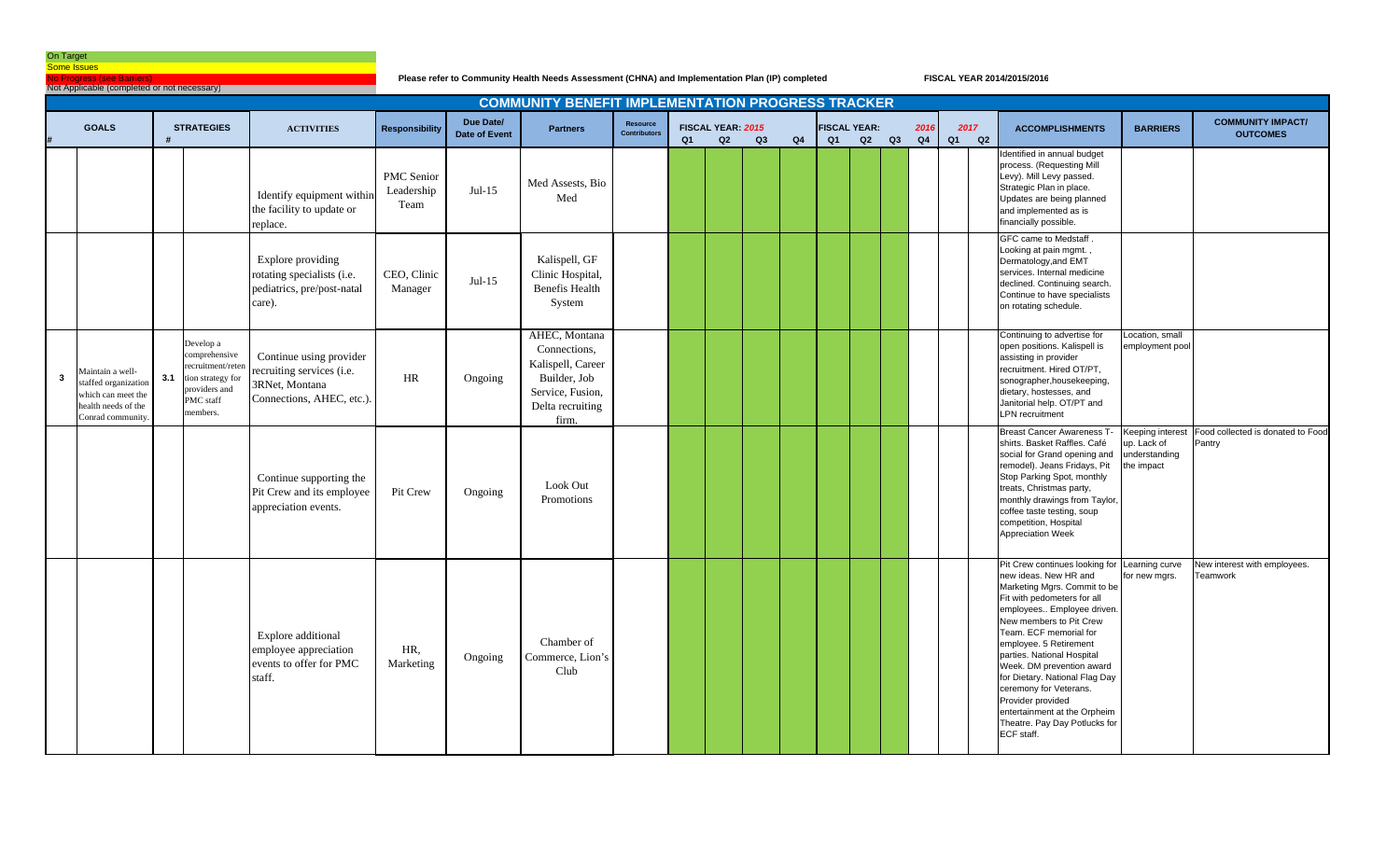No Progress (see Barriers)

**Please refer to Community Health Needs Assessment (CHNA) and Implementation Plan (IP) completed**

| Not Applicable (completed or not necessary) |                   |                                                                                                                                                                                                                     |                       |                                   |                                                          |                                        |    |                         |                |    |                           |    |    |            |            |    |                                                                                                                                                                                                                                                                                                                                                              |                                                                    |                                                                                                         |
|---------------------------------------------|-------------------|---------------------------------------------------------------------------------------------------------------------------------------------------------------------------------------------------------------------|-----------------------|-----------------------------------|----------------------------------------------------------|----------------------------------------|----|-------------------------|----------------|----|---------------------------|----|----|------------|------------|----|--------------------------------------------------------------------------------------------------------------------------------------------------------------------------------------------------------------------------------------------------------------------------------------------------------------------------------------------------------------|--------------------------------------------------------------------|---------------------------------------------------------------------------------------------------------|
|                                             |                   |                                                                                                                                                                                                                     |                       |                                   | <b>COMMUNITY BENEFIT IMPLEMENTATION PROGRESS TRACKER</b> |                                        |    |                         |                |    |                           |    |    |            |            |    |                                                                                                                                                                                                                                                                                                                                                              |                                                                    |                                                                                                         |
| <b>GOALS</b>                                | <b>STRATEGIES</b> | <b>ACTIVITIES</b>                                                                                                                                                                                                   | <b>Responsibility</b> | Due Date/<br><b>Date of Event</b> | <b>Partners</b>                                          | <b>Resource</b><br><b>Contributors</b> | Q1 | FISCAL YEAR: 2015<br>Q2 | Q <sub>3</sub> | Q4 | <b>FISCAL YEAR:</b><br>Q1 | Q2 | Q3 | 2016<br>Q4 | 2017<br>Q1 | Q2 | <b>ACCOMPLISHMENTS</b>                                                                                                                                                                                                                                                                                                                                       | <b>BARRIERS</b>                                                    | <b>COMMUNITY IMPACT/</b><br><b>OUTCOMES</b>                                                             |
|                                             |                   | Research effective<br>recruitment/retention<br>strategies for similar<br>facilities.                                                                                                                                | HR                    | Ongoing                           | <b>MHA</b>                                               |                                        |    |                         |                |    |                           |    |    |            |            |    | Have hired priority openings.<br>Continue recruitment of all<br>openings. Partnering with<br>Marias Medical Center                                                                                                                                                                                                                                           | Rural recruitment<br>continues to be<br>difficult.                 |                                                                                                         |
|                                             |                   | Utilize annual employee<br>satisfaction surveys to<br>determine area/organization<br>strengths and weaknesses.                                                                                                      | HR                    | Annually                          | <b>Survey Monkey</b>                                     |                                        |    |                         |                |    |                           |    |    |            |            |    | Will do annual survey in May<br>2015 with Pondera CARES<br>program evals in 4th gtr. 2015<br>Survey complete. Results<br>pending. All employees now<br>have email addresses. 2015<br>survey complete. Results<br>given to Board.                                                                                                                             | Employee<br>expectations                                           |                                                                                                         |
|                                             |                   | Continue using annual salary<br>surveys to determine PMC's<br>ompetitiveness with other<br>organizations.                                                                                                           | HR                    | Annually                          | <b>MHA</b>                                               |                                        |    |                         |                |    |                           |    |    |            |            |    | MHA salary stats pending. To<br>approve by Jan 2015.<br>Received approval. MHA<br>standards being used                                                                                                                                                                                                                                                       |                                                                    | Many salaries have been<br>upgraded or changed to be<br>competitive                                     |
|                                             |                   | Continue researching<br>retirement benefits which<br>would be feasible to offer at<br>PMC (i.e. 401(K) match).                                                                                                      | <b>SLT</b>            | Annually                          | Finance                                                  |                                        |    |                         |                |    |                           |    |    |            |            |    | Finance Dept., SLT have been Financial State<br>working on this. Discussion on<br>matching funds. Negotiations<br>are pending. Retirement<br>benefits matching 2% begins<br>August 1st, 2015. Benefits<br>now in place, and contributions                                                                                                                    |                                                                    | Employee retirement benefits now<br>in place starting July 1st for all<br>part time and full time???*** |
|                                             |                   | Identify community partnerships<br>which can benefit PMC<br>employees.                                                                                                                                              | <b>BHIS, HR</b>       | Annually                          | Chamber of<br>Commerce                                   |                                        |    |                         |                |    |                           |    |    |            |            |    | Job Service Education,<br>DPHHS, Food Pantry                                                                                                                                                                                                                                                                                                                 |                                                                    |                                                                                                         |
|                                             |                   | Develop process for<br>creating welcome<br>baskets/information<br>packets for employees who<br>are new to the area.                                                                                                 | Marketing             | Ongoing                           | Chamber of<br>Commerce                                   |                                        |    |                         |                |    |                           |    |    |            |            |    | Community volunteers helping Lack of<br>Marketing with this process.<br>Employees hosting WAMI<br>intern                                                                                                                                                                                                                                                     | assistance in this<br>process.<br>Pending.                         |                                                                                                         |
|                                             |                   | Explore hosting or<br>participating in a local job<br>air.                                                                                                                                                          | HR                    | <b>July 2015</b>                  | Job Service, local<br>colleges                           |                                        |    |                         |                |    |                           |    |    |            |            |    | Possible Job Fair in Q3                                                                                                                                                                                                                                                                                                                                      | No opportunity<br>Q3 or Q4.                                        | Many Job Fairs are going virtual.<br>Allied Healthcare Corp. grant -<br>Bozeman                         |
|                                             |                   | Reach out to North Central<br>Area Health Education Center<br>(AHEC) contact to discuss<br>possibility of hosting a<br>Research and Explore<br>Awesome Careers in<br>Healthcare (REACH) camp<br>for local students. | HR                    | Annually                          | Schools                                                  |                                        |    |                         |                |    |                           |    |    |            |            |    | Looking to recruit coordinator.<br>Looking at CNA recruitment in<br>area high schools (Shelby,<br>Dutton, Conrad). CAN<br>claasses were held in Q3, and<br>another class will begin in Q4.<br>Coordinator/instructor for CAN<br>class hired. Certified Test<br>Proctor on in house for<br>certified testing capabilities.<br>HR now on the Board of<br>AHEC. | No coordinator<br>this time. May<br>take a different<br>direction. | HR attended Conference in<br>Missoula. Continuing in<br>discussion.                                     |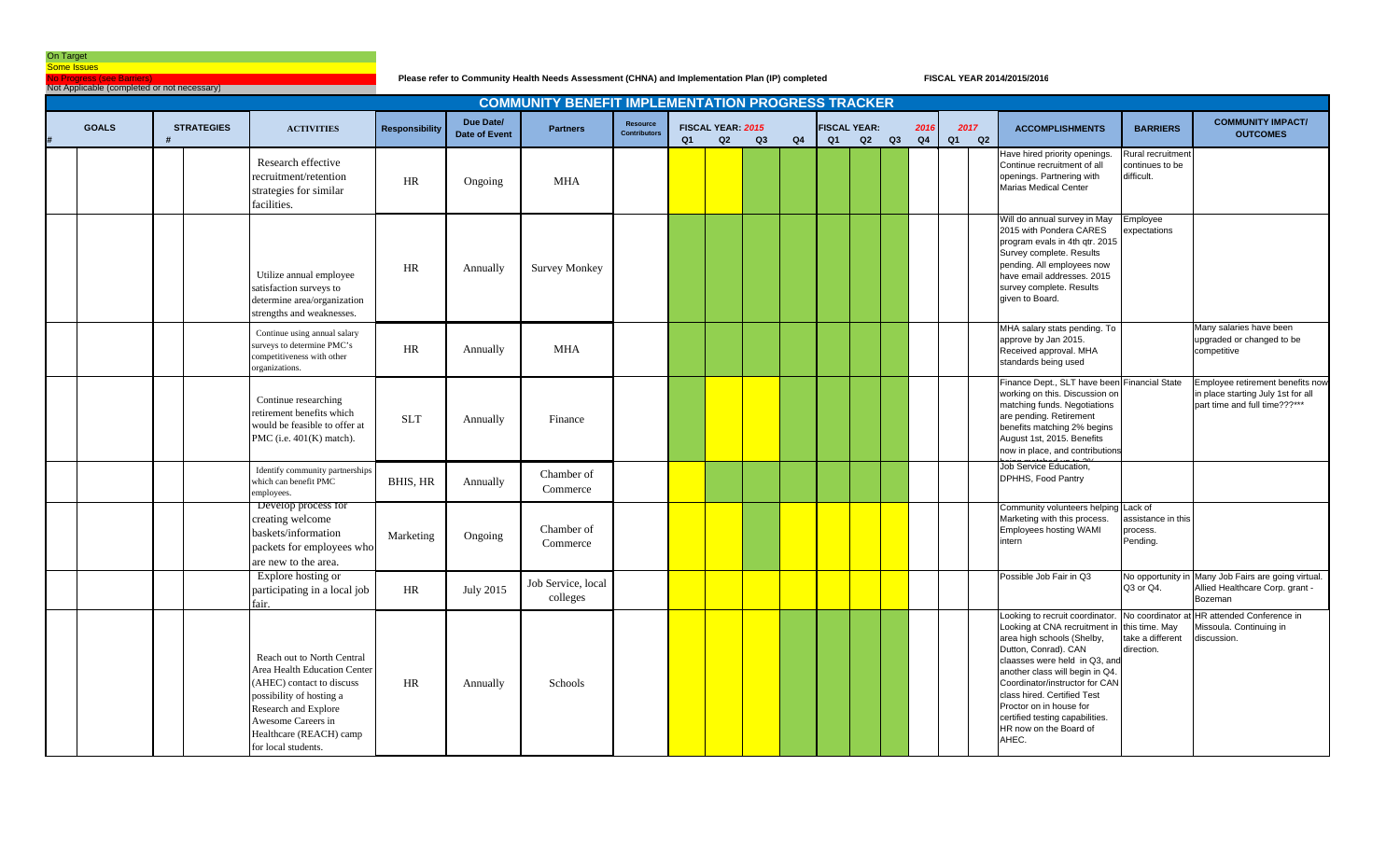Io Progress (see Barrie

Not Applicable (completed or not necessary)

**Please refer to Community Health Needs Assessment (CHNA) and Implementation Plan (IP) completed**

|   |                                                                                                                                  |     |                                                                                                          |                                                                                                                                             |                               |                            | <b>COMMUNITY BENEFIT IMPLEMENTATION PROGRESS TRACKER</b> |                                        |    |                         |    |    |                           |    |    |            |                  |                                                                                                                                                                                             |                 |                                                                                     |
|---|----------------------------------------------------------------------------------------------------------------------------------|-----|----------------------------------------------------------------------------------------------------------|---------------------------------------------------------------------------------------------------------------------------------------------|-------------------------------|----------------------------|----------------------------------------------------------|----------------------------------------|----|-------------------------|----|----|---------------------------|----|----|------------|------------------|---------------------------------------------------------------------------------------------------------------------------------------------------------------------------------------------|-----------------|-------------------------------------------------------------------------------------|
|   | <b>GOALS</b>                                                                                                                     |     | <b>STRATEGIES</b>                                                                                        | <b>ACTIVITIES</b>                                                                                                                           | Responsibility                | Due Date/<br>Date of Event | <b>Partners</b>                                          | <b>Resource</b><br><b>Contributors</b> | Q1 | FISCAL YEAR: 2015<br>Q2 | Q3 | Q4 | <b>FISCAL YEAR:</b><br>Q1 | Q2 | Q3 | 2016<br>Q4 | 2017<br>Q2<br>Q1 | <b>ACCOMPLISHMENTS</b>                                                                                                                                                                      | <b>BARRIERS</b> | <b>COMMUNITY IMPACT/</b><br><b>OUTCOMES</b>                                         |
| 4 | Continue providing<br>support for<br>programs and<br>services to address<br>health and wellness<br>concerns in the<br>community. | 4.1 | Continue<br>providing health<br>and wellness<br>services to the<br>community.                            | Continue partnering with<br>the public health<br>department (i.e. tobacco<br>programs, Buckle Up<br>Coalition, DUI Taskforce,<br>$etc.$ ).  | <b>CNO</b>                    | Ongoing                    | Pondera Co. Health<br>Depart.                            |                                        |    |                         |    |    |                           |    |    |            |                  | Teen Safety Week PSA's on<br>KSEN (radio). Current<br>programs continue                                                                                                                     |                 |                                                                                     |
|   |                                                                                                                                  |     |                                                                                                          | Explore offering physical<br>therapy for school<br>programs and school<br>sports teams (i.e. sports<br>physicals, backpack<br>assessments). | Rehabilitation<br>Manager     | Ongoing                    | Conrad Schools                                           |                                        |    |                         |    |    |                           |    |    |            |                  | Having conversations with<br>public school system.<br>Exploring idea of mini health<br>fair with several different<br>departments involved. New PT<br>Mgr. interested in school ed.         |                 | Engaged in communication with<br>schools regarding educational<br>opportunities.    |
|   |                                                                                                                                  | 4.2 | Explore<br>partnerships with<br>other local<br><i>rganizations</i><br>related to health<br>and wellness. | Identify health and<br>wellness priorities from<br>community health needs<br>assessment (CHNA).                                             | <b>BHIS</b> and<br><b>CNO</b> | $Jul-15$                   | Pondera Co. Health<br>Dept.                              |                                        |    |                         |    |    |                           |    |    |            |                  | Health Fair, New Diabetes<br>program. Continuing with<br>cardio/pulmonary rehab.<br>Wellness Center and Biggest<br>Loser program                                                            |                 | Looking into a grant to assist in<br>employing a Wellness and Fitness<br>program*** |
|   |                                                                                                                                  |     |                                                                                                          | Explore networking<br>opportunities with other<br>organizations/facilities in<br>the region.                                                | CNO, CEO                      | $Jul-15$                   | Pondera Co.<br>Health Dept.                              |                                        |    |                         |    |    |                           |    |    |            |                  | CEO has been in conversation<br>with facilities near us. CNO<br>has also been in conversation<br>with nearby facilities. Possible<br>networking with Shleby for<br>FQHC - Clinic.           |                 |                                                                                     |
|   |                                                                                                                                  |     |                                                                                                          | Explore partnership with<br>the school system<br>regarding additional<br>potential education<br>offerings.                                  | <b>BHIS</b> and<br>Marketing  | $Jul-15$                   | Health Dept. and<br>Conrad schools                       |                                        |    |                         |    |    |                           |    |    |            |                  | Possible mini health fair with<br>dietary, OT/PT, nursing, etc.<br>involvement. High School<br>students doing Bio history<br>from ECF residents. Audio and<br>video technology involvement. |                 |                                                                                     |
|   |                                                                                                                                  |     |                                                                                                          | Build relationship with<br>the Cancer Foundation.                                                                                           | Marketing                     | $Jul-15$                   | <b>Cancer Foundation</b>                                 |                                        |    |                         |    |    |                           |    |    |            |                  | Making facility contribution<br>through our Basket raffle and<br>T-shirts sales. Continued<br>support through raffles and T-<br>shirt sales for 2015/2016.                                  |                 |                                                                                     |
|   |                                                                                                                                  |     |                                                                                                          | Develop a diabetes<br>program. Program<br>continuing                                                                                        | Nurse and<br>Dietician        | $Jul-15$                   | Kalispell Regional<br>Medical Center                     |                                        |    |                         |    |    |                           |    |    |            |                  | Kilani K. is just beginning to<br>work on program. Program is<br>moving forward. Dietary<br>Manager completion of DM<br>certification for facility.                                         |                 |                                                                                     |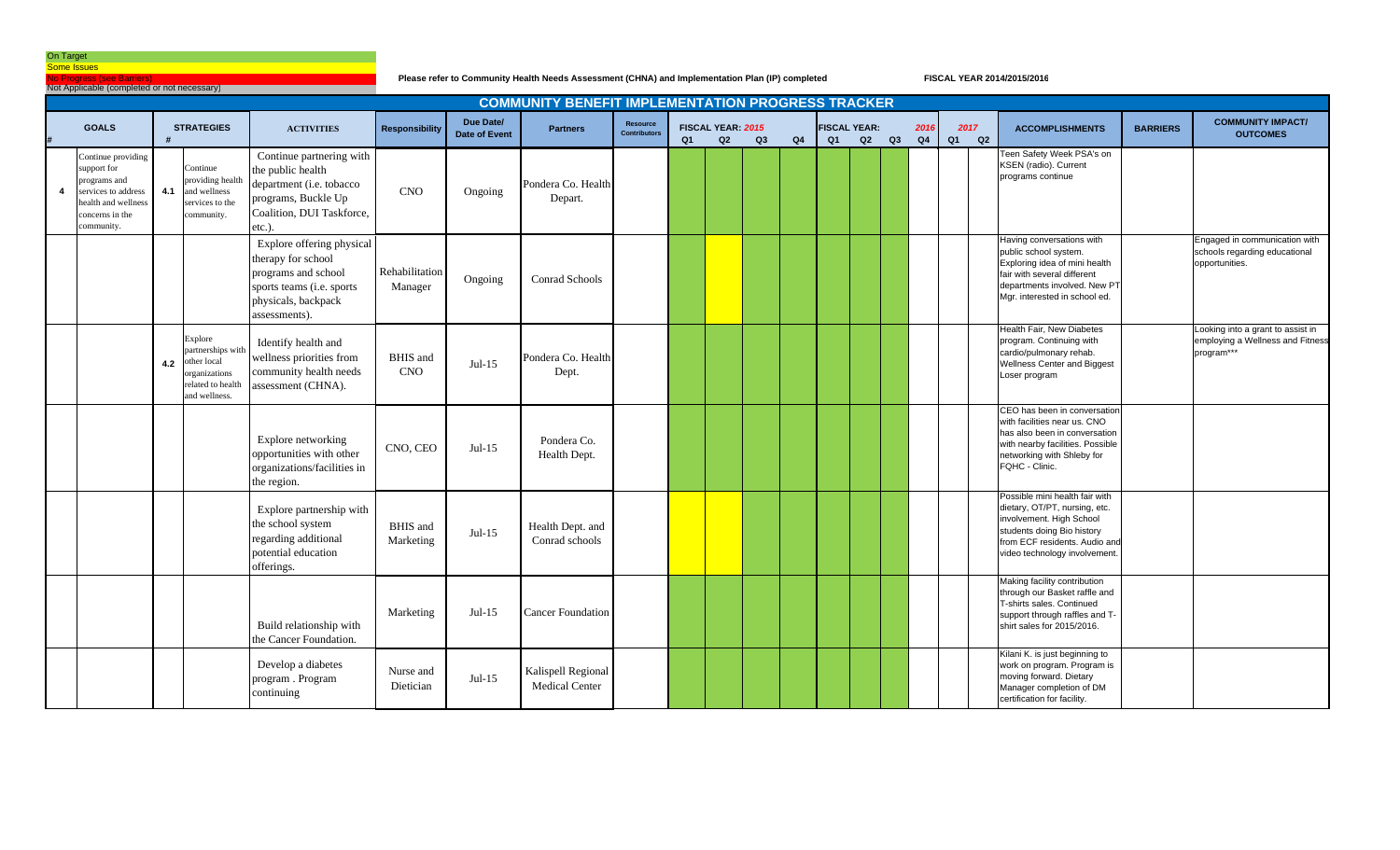No Progress (see Barriers)

Not Applicable (completed or not necessary)

**Please refer to Community Health Needs Assessment (CHNA) and Implementation Plan (IP) completed**

|   |                                                                                                                                                                                                                |     |                                                                                       |                                                                                                                                                                          |                          |                                   | <b>COMMUNITY BENEFIT IMPLEMENTATION PROGRESS TRACKER</b> |                                 |                |                         |    |    |    |                           |    |            |    |            |                                                                                                                                                                                                                                                                                                                                       |                                    |                                             |
|---|----------------------------------------------------------------------------------------------------------------------------------------------------------------------------------------------------------------|-----|---------------------------------------------------------------------------------------|--------------------------------------------------------------------------------------------------------------------------------------------------------------------------|--------------------------|-----------------------------------|----------------------------------------------------------|---------------------------------|----------------|-------------------------|----|----|----|---------------------------|----|------------|----|------------|---------------------------------------------------------------------------------------------------------------------------------------------------------------------------------------------------------------------------------------------------------------------------------------------------------------------------------------|------------------------------------|---------------------------------------------|
|   | <b>GOALS</b>                                                                                                                                                                                                   |     | <b>STRATEGIES</b>                                                                     | <b>ACTIVITIES</b>                                                                                                                                                        | Responsibility           | Due Date/<br><b>Date of Event</b> | <b>Partners</b>                                          | Resource<br><b>Contributors</b> | Q <sub>1</sub> | FISCAL YEAR: 2015<br>Q2 | Q3 | Q4 | Q1 | <b>FISCAL YEAR:</b><br>Q2 | Q3 | 2016<br>Q4 | Q1 | 2017<br>Q2 | <b>ACCOMPLISHMENTS</b>                                                                                                                                                                                                                                                                                                                | <b>BARRIERS</b>                    | <b>COMMUNITY IMPACT/</b><br><b>OUTCOMES</b> |
| 5 | Initiate cultural<br>transformation<br>activities within the<br>hospital to develop<br>cohesive<br>organization<br>focused on<br>providing high<br>quality outcomes<br>for PMC patients<br>and their families. | 5.1 | Research and<br>identify<br>esources to<br>n activities.                              | Identify resources to<br>guide the hospital's<br>cultural transformation<br>guide cultural (i.e. external mediator,<br>ransformatio change management<br>trainer, etc.). | BHIS, CNO,<br><b>CEO</b> | Ongoing                           | FMBHP.<br><b>KRMC</b>                                    |                                 |                |                         |    |    |    |                           |    |            |    |            | Rise and Shine training in<br>Kalispell has been completed.<br>First meeting internally to<br>begin project within PMC.<br>Leadership and management<br>training. Customer Service<br><b>Excellence Training at all New</b><br>Employee Orientation, and<br>others as needed.                                                         |                                    |                                             |
|   |                                                                                                                                                                                                                |     |                                                                                       | Research healthcare<br>facilities/systems that have<br>undergone effective<br>cultural transformation<br>activities.                                                     | BHIS, CNO<br><b>CEO</b>  | Ongoing                           | FMBHP,<br><b>KRMC</b>                                    |                                 |                |                         |    |    |    |                           |    |            |    |            | Exploring the model that<br>KRMC uses. Continuing to<br>look for additional leaderhsip<br>education                                                                                                                                                                                                                                   |                                    |                                             |
|   |                                                                                                                                                                                                                |     |                                                                                       | Explore leadership<br>trainings or conferences<br>for the administrative<br>team/department heads.                                                                       | BHIS, CNO,<br><b>CEO</b> | Ongoing                           | FMBHP.<br>KRMC, MHA                                      |                                 |                |                         |    |    |    |                           |    |            |    |            | Job Service leadership training<br>continues. Additional<br>leadership training through<br>Rise and Shine. Training<br>continues 2nd gtr. Continued<br>training in Q4.                                                                                                                                                                |                                    |                                             |
|   |                                                                                                                                                                                                                |     |                                                                                       | Explore programs and<br>resources designed to<br>promote teamwork and<br>communication within an<br>organization.                                                        | BHIS, CNO,<br><b>CEO</b> | Ongoing                           | FMBHP.<br>KRMC, MHA                                      |                                 |                |                         |    |    |    |                           |    |            |    |            | Lean Training, Rise and Shine Staffing issues<br>Program, Job Service<br>Leadership training. Customer<br>Service Excellence training.<br>Pondera CARES program<br>beginning in April for all<br>employees, and in Q4.                                                                                                                | when training.                     |                                             |
|   |                                                                                                                                                                                                                | 5.2 | Create a shared<br>accountability<br>trategy for all<br>MС<br>employees to<br>follow. | Perform a root cause<br>analysis to determine<br>challenges to be addressed                                                                                              | CEO, CNO,<br>Risk Mgmt.  | $Jul-15$                          | <b>LMT</b>                                               |                                 |                |                         |    |    |    |                           |    |            |    |            | Continue to work on<br>leadership, management, and<br>culture change within facility.<br><b>Customer service Excellence</b><br>training. Pondera CARES<br>program                                                                                                                                                                     | Staff buy-in and<br>follow through |                                             |
|   |                                                                                                                                                                                                                |     |                                                                                       | Develop an education<br>program for all PMC<br>employees regarding the<br>facility's mission and<br>expectations.                                                        | HR, CEO                  | $Jul-15$                          | SLT, LMT                                                 |                                 |                |                         |    |    |    |                           |    |            |    |            | Rise and Shine Florence Rx<br>Book training. Customer<br>Service Excellence Training.<br>Pondera CARES Program,<br>Task Forse for Mission Vision<br>and Values changes. New tag<br>line and logo.PMC Cares,<br>Email Training Class, and<br>Inservice on Back Injury<br>Prevention and Body<br>Mechanics will be in<br>November 2015. |                                    |                                             |